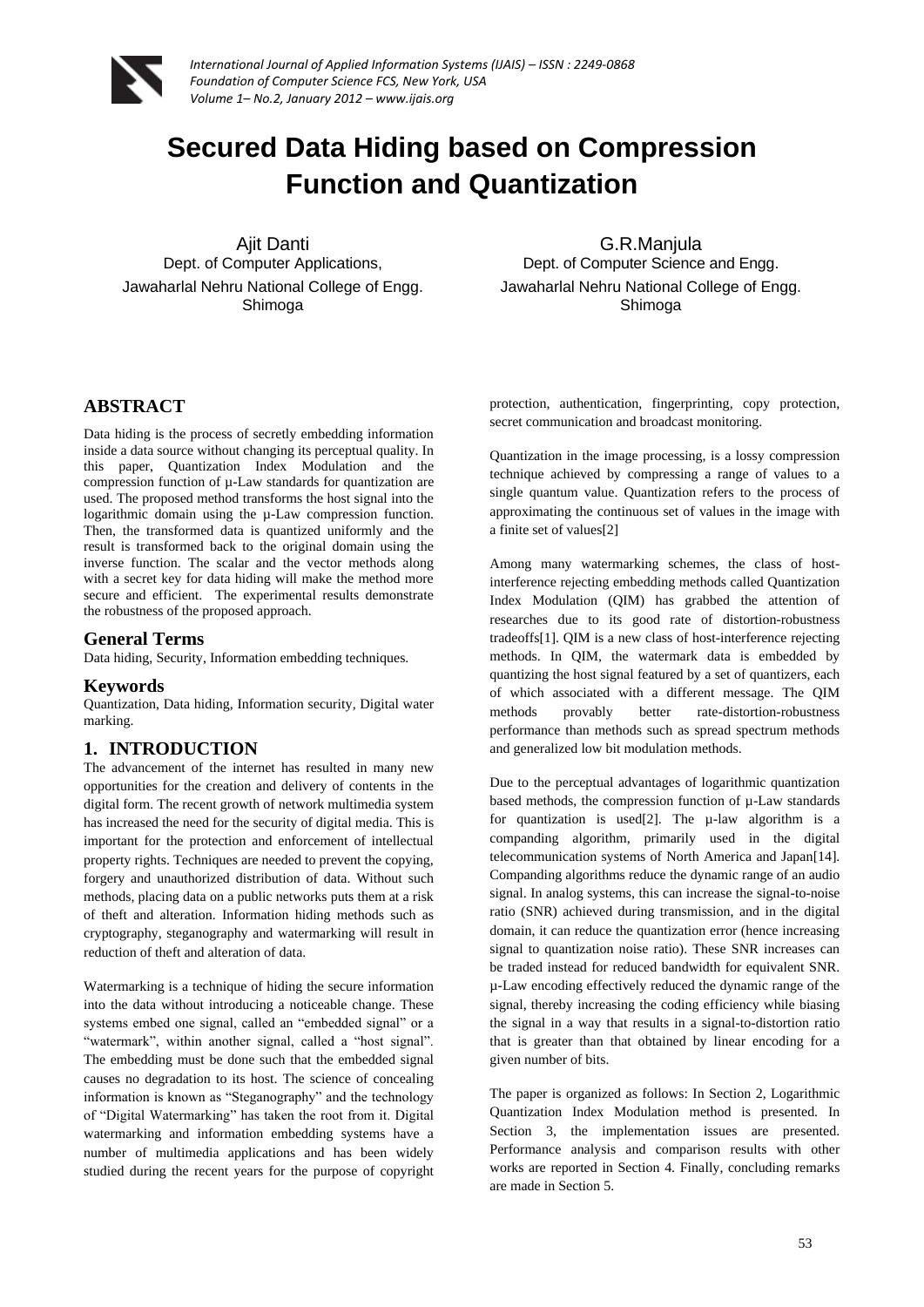

## **2. LOGARITHMIC QUANTIZATION & INDEX MODULATION (LQIM) METHOD**

Brain Chen and Gregory [1] examined the various information embedding problem and proposed a new class of host interference rejecting embedding methods namely Quantization Index Modulation that performs provable better than the methods like least bit modulation (LBM) and spread spectrum methods.

Comesana and Gonzalez [5] presented a novel quantizationbased watermarking technique robust to scaling attacks, with both differential and non-differential versions. They developed the quantization-based watermarking approach in the logarithmic domain. The host signals are transformed using the logarithmic function. Then, quantization is performed using uniform step sizes on transformed signal in order to embed data within host signal. If the original signal is zero, the logarithm of zero is undefined The function used has not any freedom of controlling the distortion in fixed step sizes and the distortion cannot be minimized according to the host signal distribution.

Barni, Bartolini, Rosa and Piva [6] derived a new watermark detection algorithm which is optimum under the Neyman– Pearson criterion. The new algorithm permits to minimize the missed detection probability subject to a given constraint on the maximum allowable false detection rate. The new algorithm, which relies on Bayes statistical detection theory and on a new approach to the modeling of DFT coefficients, permits to improve significantly the performance of correlation-based decoders in terms of watermark robustness.

Cox and Paul [7] have discussed the susceptibility of watermarking algorithms to tampering. A series of attacks that are all independent of the underlying algorithms used for watermarking are summarized. Collision attacks in the watermarking schemes are discusses. "Unrestricted-key watermarking schemes has been discussed in which the attacker knows how to detect a watermark, but despite the knowledge the attacker cannot remove or alter the watermark.

Jonathan Pinel, Laurent Girin, Cleo Baras and Mathieu Parvaix [8] have designed a high-capacity watermarking technique for audio signals. This technique is suitable for many uncompressed audio signals, more particularly for 16 bit Pulse Coded Modulation (PCM) signals as widely used in audio-CD and wav formats. The technique is based on the application of the Quantization Index Modulation (QIM) technique on the MDCT (Modified Discrete Cosine Transform) coefficients of the signal. The underlying basic principle is that, if those coefficients can be significantly modified by quantization in audio compression schemes such as MPEG MP3/AAC without quality impairments, they can also be modified to embed watermark codes.

Yargic[9] have presented a novel data hiding methods that embed secret data during mixed excitation linear prediction (MELP) coding of the speech signal[6] .The secret data bits are hidden by using quantization index modulation (QIM) which is carried out in the multistage vector quantization (MSVQ) of line spectral frequencies (LSF) parameters. According to the steganalysis results, methods that apply QIM on the third and fourth indexes of MELP-MSVQ assure both lower distortion and better steganographic imperceptibility.

Ramachandran, Chou and Ortega [11] proposed a robust method of imperceptible audio data-hiding technique that. A new and improved audio data-hiding technique was derived a method of data hiding was developed that represents the codebook as a tree structure and varies the height of the tree based on perceptual constraints given by the audio signal. The data hiding methods used uniform quantization. The uniform quantization is optimum when the host signal is uniformly distributed. For the hosts with non-uniform distributions, a set of optimum quantizer levels exists, by use of which, quantization introduces minimum distortion to the host signal

Coax, Kilian, Leighton, Shamoon [12] presented a paper which describes a secure algorithm for digital watermarking. The approach works on the additive spread spectrum methods and inserts the data in the most significant spectral components of the data. It has been developed for two principle applications: to identify the owner and to ensure strong resilience to multiple documents or collision attacks.

Zoran Peric, Aleksandar Mosic and Stefan Panic[13] presented a novel coding algorithm based on loss compression using scalar quantization switching technique. The algorithm of switching is performed by the estimating input variance and further coding with Nonuniform Switched Scalar Compandor (NSSC). An accurate estimation of the input signal variance is needed when finding the best compressor function for a compandor implementation. It enables quantizers to be adapted to the maximal amplitudes of input signals. The main contribution of the model is reaching the loss compression through reaching the higher quality of the signal-to-quantization noise ratio (SQNR) in a wide range of signal volumes (variances) with respect to the necessary robustness over a broad range of input variances, and applying possibility for VOIP applications and an effective coding of signals that likewise speech signals follow Gaussian distribution and have the time varying characteristics

A new watermarking technique called Logarithmic Quantization Index Modulation [4] has been developed and published by Kalantari and Seyed Mohammad Ahadi. The host signal features are transformed using a logarithmic function and then quantized uniformly regarding the watermark data. The watermarked data is obtained by applying inverse transform to the quantized data. Euclidean distance decoder is used to extract the watermark data.

The rationale behind the logarithmic quantization is that since signal's amplitudes are more concentrated around zero, more step sizes should be devoted to quantizing smaller amplitudes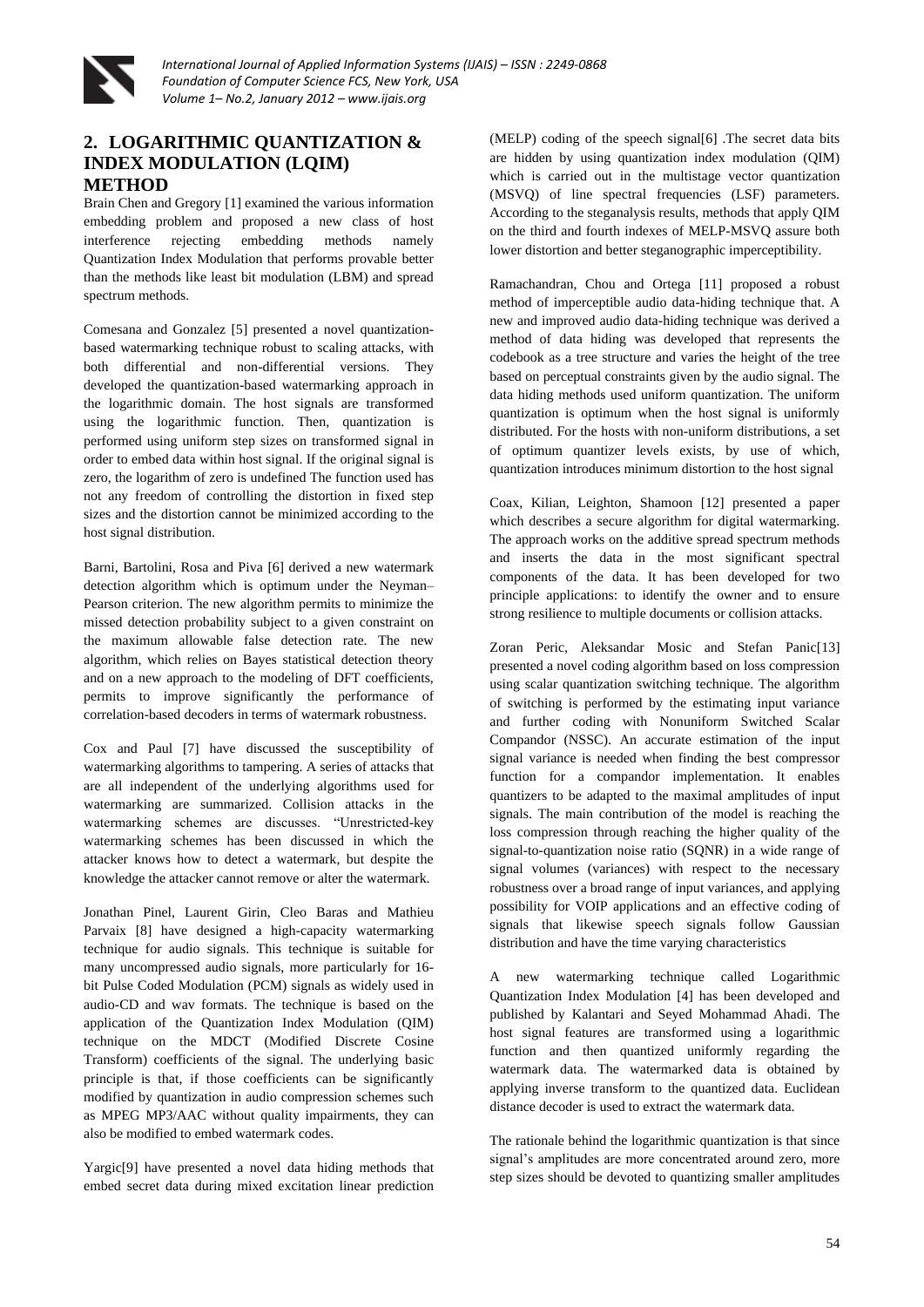

and less should be associated to the larger amplitudes. This also leads to a more uniform signal-to-quantization error ratio for different amplitudes.



**Figure 1: Block Diagram for LQIM method**

In order to perform logarithmic quantization, the host signal must be transformed using the following compression function.

$$
F(X) = sgn(x) \frac{\ln(1 + \mu | x|)}{\ln(1 + \mu)} -1 \le x \le 1
$$

 **1**

The quantized data is then expanded, in order to obtain the watermarked signal. In order to extract the watermark data; the Euclidean distance decoder is used. Euclidean distance decoder can be implemented in the original or the transformed domain.

#### **3. IMPLEMENTATION**

The logarithmic quantization index modulation can be implemented using scalar and vector methods. Thus the main application can be further divided into vector logarithmic quantization methods and scalar quantization methods.

#### **3.1 Scalar LQIM**

In order to perform logarithmic quantization, the host signal must be transformed using the following compression function:

$$
c = \frac{\ln(1 + \mu \frac{|x|}{X_s})}{\ln(1 + \mu)}, \ \mu > 0, \ X_s > 0
$$

where  $\mu$  is a parameter defining the compression level and  $X_s$ is the parameter that scales the host signal. The best value  $X_s$ is the value which spreads most of the host signal samples into the range [0, 1]. The values that are larger than one can be converted to the logarithmic domain and be used for embedding. The function used in µ-law does not perform well for these values. There exists only a small number of such values, and thus, there is no major problem with them. Since the host signal samples (or features) may be inappropriately large,  $X_s$  should be carefully selected according to the histogram in a way that the host signal samples spread well into the range [0, 1].



**Figure 2: Block Diagram for scalar LQIM**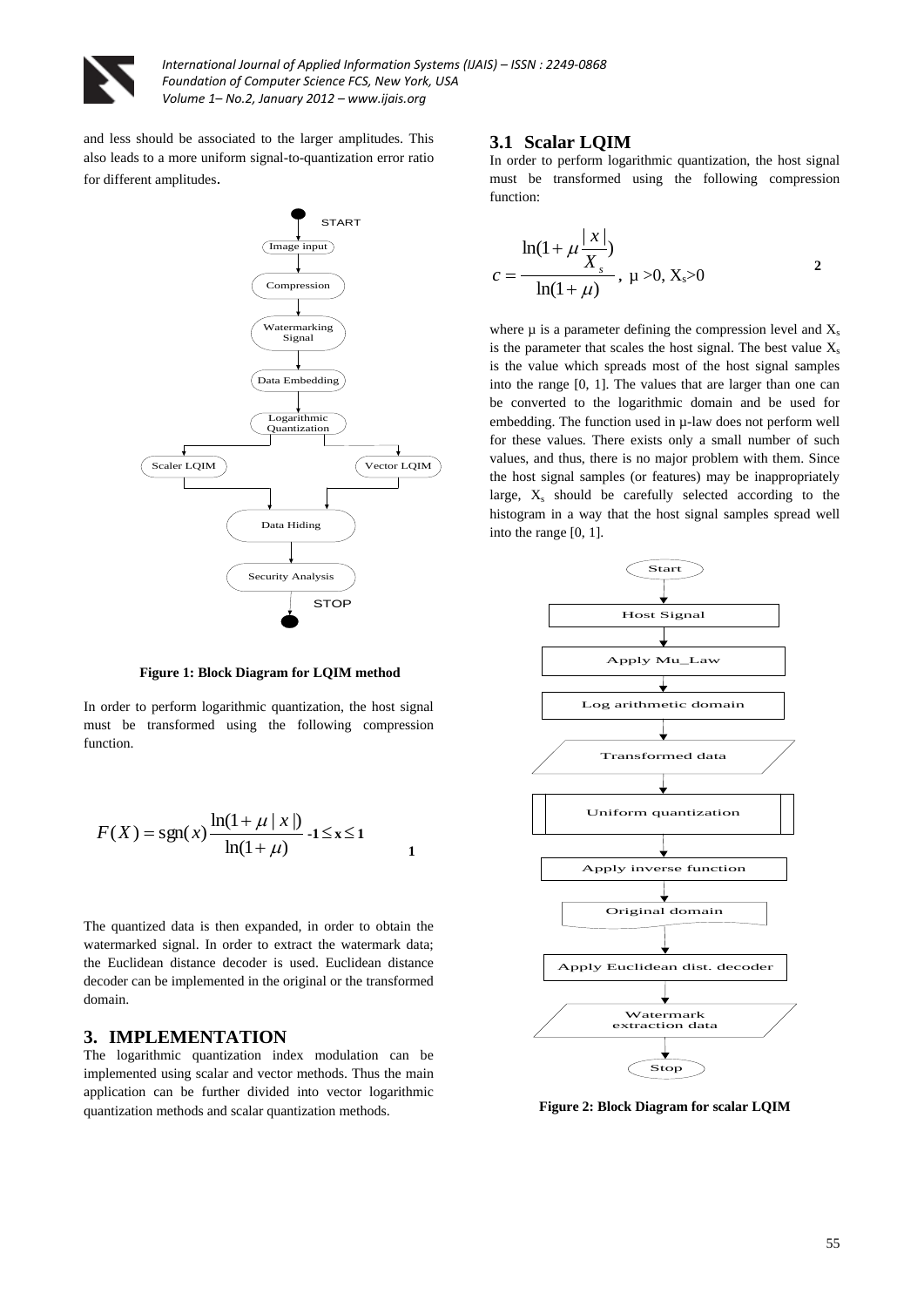

## **3.2 Vector LQIM**

This method can be generalized to N–dimensional space. For this, the magnitude of an N-dimensional vector is quantized. The surface of each sphere is the reconstruction area instead of the reconstruction point in scalar LQIM. Each vector, in order to lie on the surface of a sphere or a hyper sphere, is moved according to the watermark data either upward or downward on the line connecting origin to it. The described method can be implemented as simple as scalar LQIM. The goal is to embed one bit of message into the whole vector. For this, the normalized magnitude is calculated Watermark data can also be extracted using minimum distance decoder.



**Figure 3:Flowchart for vector LQIM**

#### **4. PERFORMANCE ANALYSIS**

Our purpose is to show that LQIM provides less distortion and more robustness The reported results in Table 1 refer to Entropy and Mean Squared Error (MSE).

**Entropy:** Entropy is a statistical measure of randomness that can be used to characterize the texture of the input image. Low entropy images, such as those containing a lot of black sky, have a very little contrast and large number of pixels with the same or similar pixel value. An image that is perfectly flat will have entropy of zero. Image entropy is calculated with the formula

$$
Entropy = -\sum_{i=1}^{n} p_i \log_2 p_i
$$

where  $p_i$  is the probability of occurrence of pixel values i and n is the maximum pixel value.

**Mean Squared Error (MSE):** Mean squared error is the measure used to quantify the difference between the initial and distorted or noisy image. MSE measures the average of the squares of the "errors". The error is the amount by which the value implied by the estimator differs from the quantify to be estimated. MSE can be calculated using the equation(4)

$$
MSE = \sum_{Y=1}^{M} \sum_{X=1}^{N} \left[ I(x, y) I(x, y) \right]^{2} / MN
$$

where  $I(x,y)$  is the original image,  $I'(x,y)$  is the approximated version and M,N are the dimensions of the images



(**a): ESI1.bmp (b): ESI2.bmp (c): ESI3.bmp**



#### (**d)ABCD.bmp**



#### **(e):GOOD.bmp**

**Figure 4 (a) to (e) shows sample cover images**



**(a)Baboon128\_color (b): Lena.bmp**

**Figure 5 shows the secret images**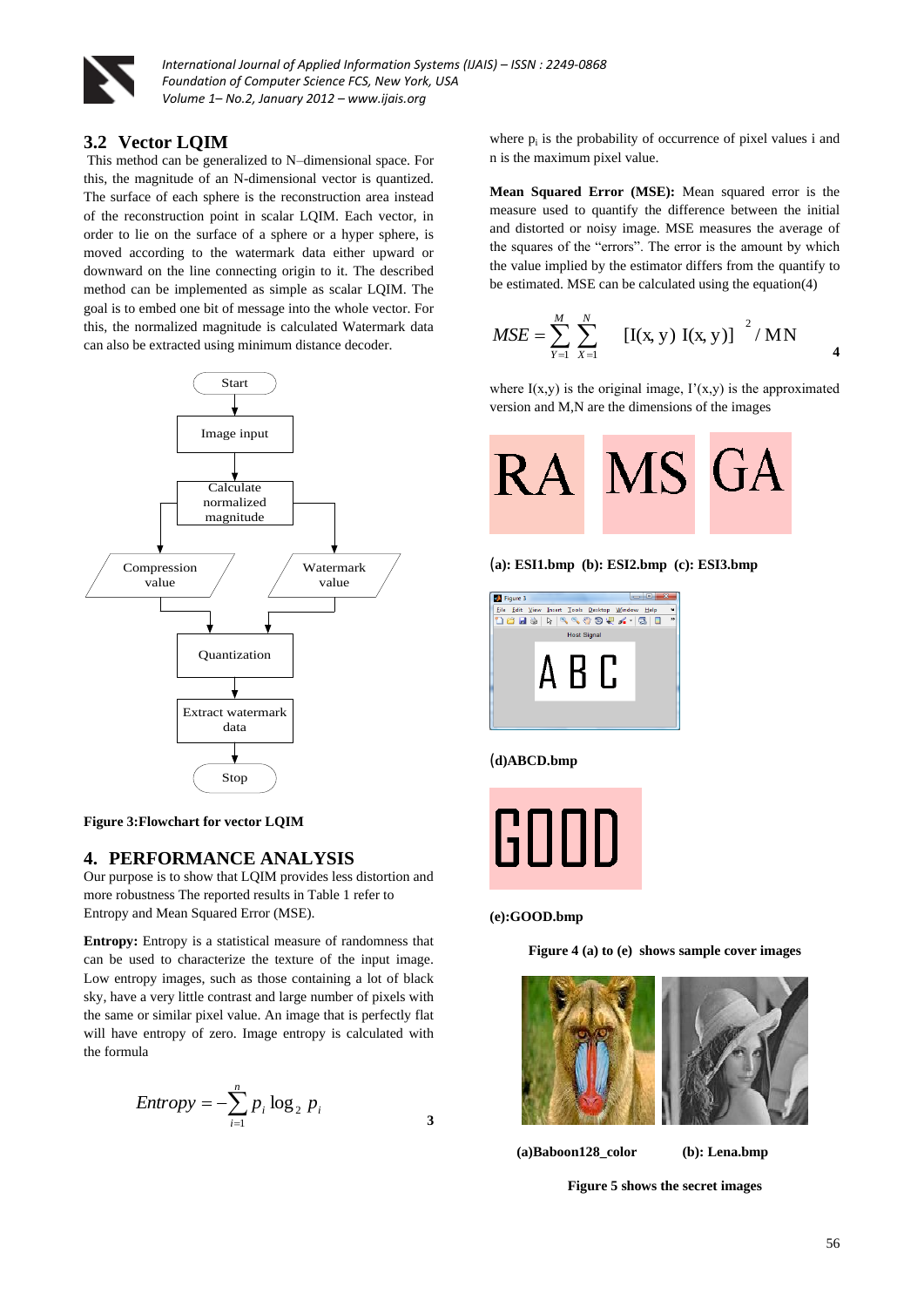

**Table 1 shows the Entropy and MSE between the cover images and secret image(Data hiding using scalar quantization).**

| Cover<br>Image   | <b>Secret Image</b> | <b>Entropy</b><br>difference | <b>MSE</b> |
|------------------|---------------------|------------------------------|------------|
| ES <sub>1</sub>  | baboon128 color     | 0.0000000                    | 0.568367   |
| ESI1             | lena                | 0.000000                     | 0.563878   |
| ESI <sub>2</sub> | baboon128 color     | 0.0000000                    | 0.560151   |
| ESI <sub>2</sub> | lena                | 0.0000000                    | 0.5600012  |
| ES <sub>13</sub> | baboon128 color     | 0.0000000                    | 0.574879   |
| <b>GOOD</b>      | baboon128 color     | 0.0000000                    | 0.808543   |
| <b>ABCD</b>      | baboon128_color     | 0.0000000                    | 0.869972   |
| <b>ABCD</b>      | lena                | 0.0000000                    | 0.872315   |

**Table 2 shows the Entropy and MSE between the cover images and secret image(Data hiding using Wavelet based fusion method).**

| Cover<br>Image | <b>Secret Image</b> | Entropy | <b>MSE</b> |
|----------------|---------------------|---------|------------|
| ESI1           | baboon128 color     | 1.1042  | 0.00076    |
| ESI1           | lena                | 1.1000  | 0.00073    |
| <b>GOOD</b>    | baboon128 color     | 0.7404  | 0.00009    |
| <b>ABCD</b>    | baboon128 color     | 1.1155  | 0,00076    |
| <b>ABCD</b>    | lena                | 0.8064  | 0.00008    |

## **5. CONCLUSIONS**

The experimental result shows that the proposed method provides perceptual advantages that lead to stronger watermark insertion. This method does not have the drawbacks of a previous logarithmic quantization-based method proposed in [5]. By the above we infer that using LQIM technique data can be hidden more effectively which results in less distortion and also the technique provides more robustness.

## **5.1 Future enhancement**

- The existing work can be modified to design a spherical Logarithmic Quantization, which is a vector quantization method for efficiently digitizing analog signals at a high dynamic range and with very low distortion while preserving the original waveform as closely as possible. The technique of SLQ is universally applicable and achieves an efficient digital representation of waveforms with high long term as well as high segmental signal-tonoise ratios.
- Another feasibility of the enhancement of the current work is to design rational Dither Modulation using logarithmic quantization with optimum parameter. In this future work, a new **logarithmic quantization** for Rational Dither **Modulation** (RDM) can be presented.

### **6. ACKNOWLEDGMENTS**

The authors would like to thank the Management, Principal and Staff of JNNCE Shimoga for their support.

#### **7. REFERENCES**

- [1] Chen and G. W. Wornell, "Quantization index modulation methods: A class of provably good methods for digital watermarking and information embedding,' IEEE Trans. Inf. Theory, vol. 47, no. 4, pp. 1423–1443, May 2001.
- [2] A.M.Kondaz"Digital Speech: Coding for Low Bit Rate Communication System",  $2<sup>nd</sup>$  edition Wiley Publishers.
- [3] Rafael C Gonzalez and Richard E Woods, Digital Image Processing. 3<sup>rd</sup> Edition Pearson Education Hall.
- [4] N.K.Kalantari, Seyed Mohammad Ahadi "A Logarithmic Quantization Index Modulation for Perceptually Better Data Hiding" IEEE Trans on Image Processing, Vol 19, no 6, June 2010.
- [5] P.Comesana and F.Perez Gonzalez "On a watermarking scheme in the logarithmic domain and its perceptual advantages", presented at the IEEE Int. Conf. Image Processing, San Antonio, TX, Sep. 2007
- [6] M.Barti, F.Bartolini, A DE Rosa and A.Piva, "A new decoder for the optimum recovery of non-additive watermarks," IEEE Trans. Image Process., vol. 6, no. 12, pp. 1673-1687, Dec. 1997.
- [7] I.J.Coax and Jean Paul , "Some general methods for tampering with watermarks", IEEE J.Sel.Areas Commun, vol 16, no4, pp587-593, May 1998.
- [8] Jonathan Pinel, Laurent Girin, Cléo Baras and Mathieu Parvaix "A high-capacity watermarking technique for audio signals based on MDCT-domain quantization" Proceedings of 20th International Congress on Acoustics, ICA, 23–27 August 2010
- [9] A.U. Yargıc "Hidden data transmission in mixed excitation linear prediction coded speech using quantization index modulation" Published in IET Information Security, Received on 3rd June 2009, Revised on 3rd May 2010